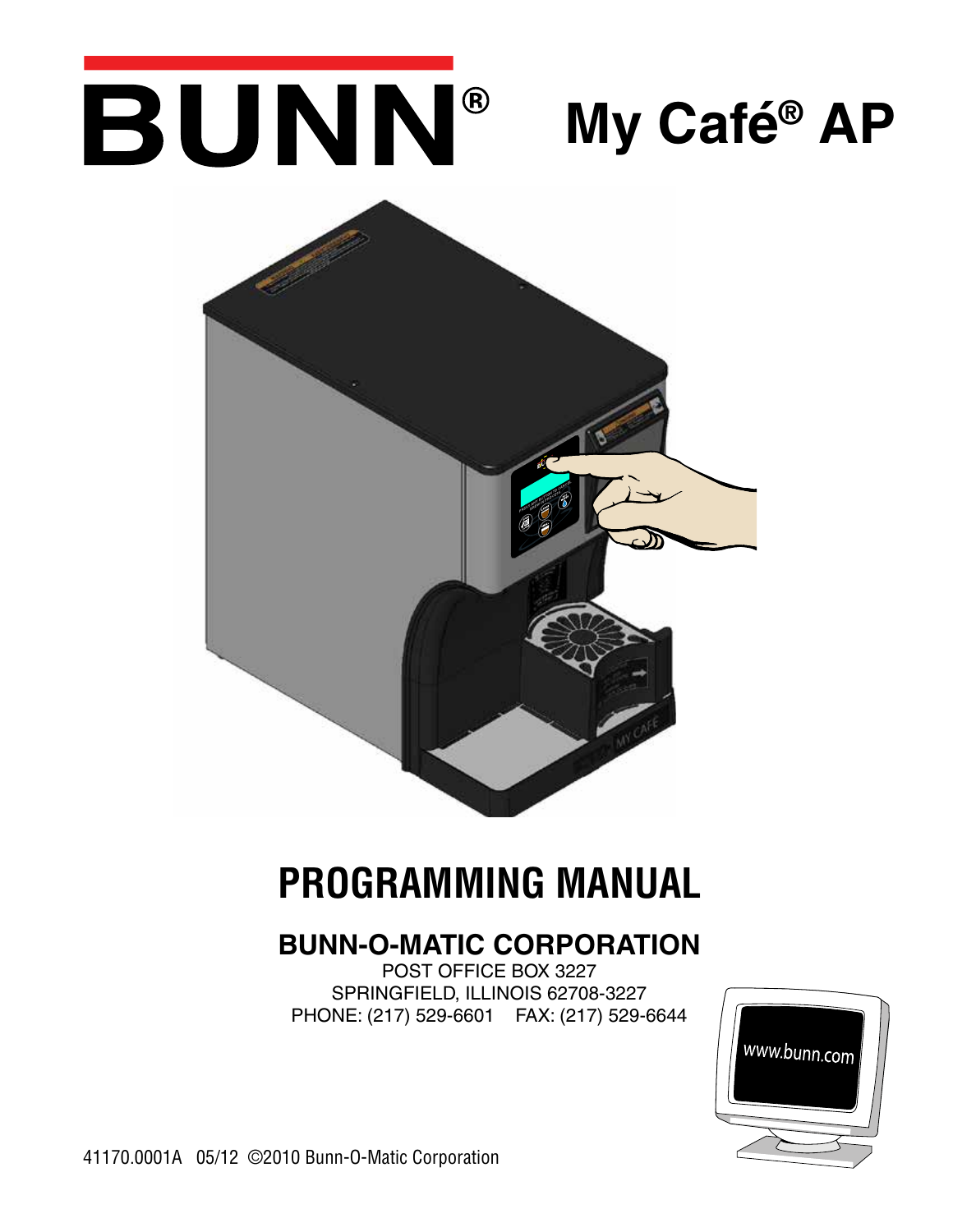#### **BUNN-O-MATIC COMMERCIAL PRODUCT WARRANTY**

Bunn-O-Matic Corp. ("BUNN") warrants equipment manufactured by it as follows:

1) Airpots, thermal carafes, decanters, GPR servers, iced tea/coffee dispensers, MCP/MCA pod brewers thermal servers and Thermofresh servers (mechanical and digital)- 1 year parts and 1 year labor.

- 2) All other equipment 2 years parts and 1 year labor plus added warranties as specified below:
	- a) Electronic circuit and/or control boards parts and labor for 3 years.
	- b) Compressors on refrigeration equipment 5 years parts and 1 year labor.
	- c) Grinding burrs on coffee grinding equipment to grind coffee to meet original factory screen sieve analysis parts and labor for 4 years or 40,000 pounds of coffee, whichever comes first.

These warranty periods run from the date of installation BUNN warrants that the equipment manufactured by it will be commercially free of defects in material and workmanship existing at the time of manufacture and appearing within the applicable warranty period. This warranty does not apply to any equipment, component or part that was not manufactured by BUNN or that, in BUNN's judgment, has been affected by misuse, neglect, alteration, improper installation or operation, improper maintenance or repair, non periodic cleaning and descaling, equipment failures related to poor water quality, damage or casualty. In addition, the warranty does not apply to replacement of items subject to normal use including but not limited to user replaceable parts such as seals and gaskets. This warranty is conditioned on the Buyer 1) giving BUNN prompt notice of any claim to be made under this warranty by telephone at (217) 529-6601 or by writing to Post Office Box 3227, Springfield, Illinois 62708-3227; 2) if requested by BUNN, shipping the defective equipment prepaid to an authorized BUNN service location; and 3) receiving prior authorization from BUNN that the defective equipment is under warranty.

**THE FOREGOING WARRANTY IS EXCLUSIVE AND IS IN LIEU OF ANY OTHER WARRANTY, WRITTEN OR ORAL, EX-PRESS OR IMPLIED, INCLUDING, BUT NOT LIMITED TO, ANY IMPLIED WARRANTY OF EITHER MERCHANTABILITY OR FITNESS FOR A PARTICULAR PURPOSE.** The agents, dealers or employees of BUNN are not authorized to make modifications to this warranty or to make additional warranties that are binding on BUNN. Accordingly, statements by such individuals, whether oral or written, do not constitute warranties and should not be relied upon.

If BUNN determines in its sole discretion that the equipment does not conform to the warranty, BUNN, at its exclusive option while the equipment is under warranty, shall either 1) provide at no charge replacement parts and/or labor (during the applicable parts and labor warranty periods specified above) to repair the defective components, provided that this repair is done by a BUNN Authorized Service Representative; or 2) shall replace the equipment or refund the purchase price for the equipment.

#### **THE BUYER'S REMEDY AGAINST BUNN FOR THE BREACH OF ANY OBLIGATION ARISING OUT OF THE SALE OF THIS EQUIPMENT, WHETHER DERIVED FROM WARRANTY OR OTHERWISE, SHALL BE LIMITED, AT BUNN'S SOLE OPTION AS SPECIFIED HEREIN, TO REPAIR, REPLACEMENT OR REFUND.**

In no event shall BUNN be liable for any other damage or loss, including, but not limited to, lost profits, lost sales, loss of use of equipment, claims of Buyer's customers, cost of capital, cost of down time, cost of substitute equipment, facilities or services, or any other special, incidental or consequential damages.

392, AutoPOD, AXIOM, BrewLOGIC, BrewMETER, Brew Better Not Bitter, BrewWISE, BrewWIZARD, BUNN Espress, BUNN Family Gourmet, BUNN Gourmet, BUNN Pour-O-Matic, BUNN, BUNN with the stylized red line, BUNNlink, Bunn-OMatic, Bunn-O-Matic, BUNNserve, BUNNSERVE with the stylized wrench design, Cool Froth, DBC, Dr. Brew stylized Dr. design, Dual, Easy Pour, EasyClear, EasyGard, FlavorGard, Gourmet Ice, Gourmet Juice, High Intensity, iMIX, Infusion Series, Intellisteam, My Café, Phase Brew, PowerLogic, Quality Beverage Equipment Worldwide, Respect Earth, Respect Earth with the stylized leaf and coffee cherry design, Safety-Fresh, savemycoffee.com, Scale-Pro, Silver Series, Single, Smart Funnel, Smart Hopper, SmartWAVE, Soft Heat, SplashGard, The Mark of Quality in Beverage Equipment Worldwide, ThermoFresh, Titan, trifecta, Velocity Brew, A Partner You Can Count On, Air Brew, Air Infusion, Beverage Bar Creator, Beverage Profit Calculator, Brew better, not bitter., BUNNSource, Coffee At Its Best, Cyclonic Heating System, Daypart, Digital Brewer Control, Nothing Brews Like a BUNN, Pouring Profits, Signature Series, Tea At Its Best, The Horizontal Red Line, Ultra are either trademarks or registered trademarks of Bunn-O-Matic Corporation.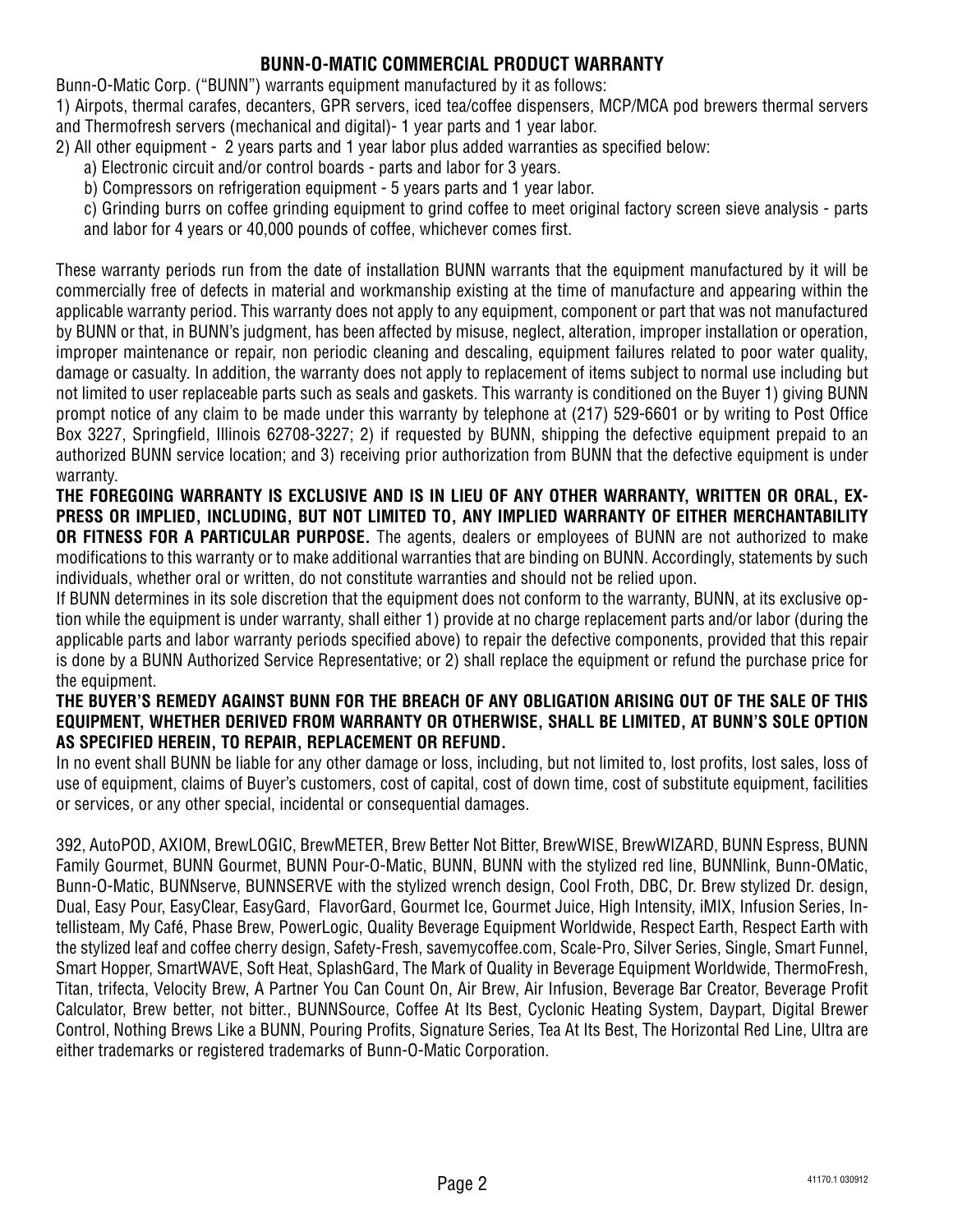# **CONTENTS**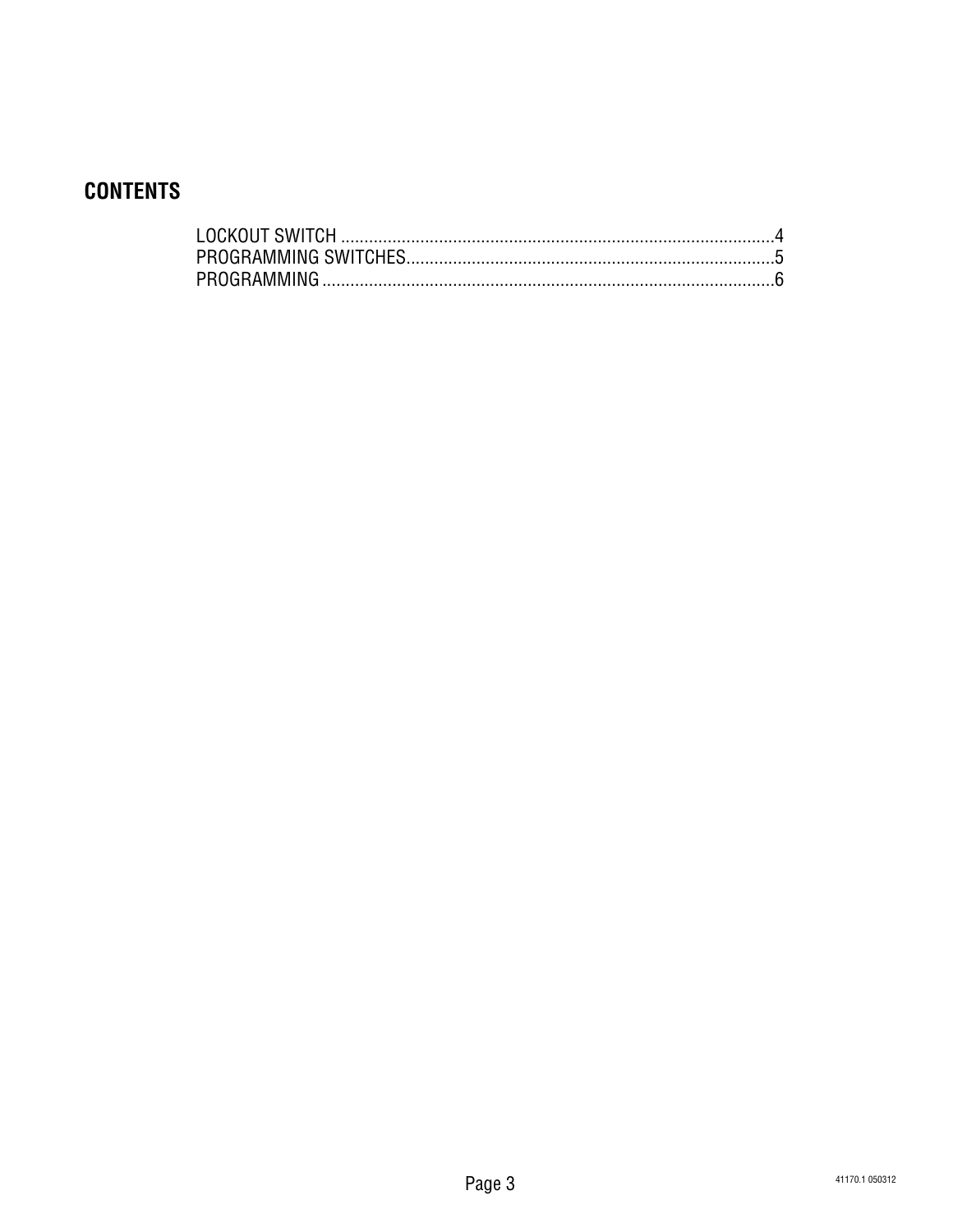# **ADJUSTMENTS & PROGRAMMING**

#### **PROGRAMMING THE BREWER**

The programming of the brewer is divided into two levels. Brewing adjustments are in Level 1. Service functions are accessed in Level 2.

 The following function screens are in order of appearance. Each screen will have instructions on how to access, and the procedures to program the various functions of the brewer.

#### **IMPORTANT PROGRAMMING NOTES - READ CAREFULLY -**

To exit the programming mode at any time, press and hold "Hidden" switch located on the front panel. The display will return to the MAIN SCREEN.

If none of the programming switches are pressed within one minute during programming, the display will return to the MAIN SCREEN.

Always remember to place an empty cup under the sprayhead when operating the brewer during the set-up of PULSE BREW, CALIBRATE FLOW and testing the brew valve in SERVICE TOOLS/TEST OUTPUTS.



#### **PROGRAMMING LOCKOUT SWITCH**

#### **(Mounted on main control board)**

This switch can be set to prevent access to the programming settings of the brewer. Once all the correct brew settings are programmed, the operator can set the switch to the "ON" position to prohibit anyone from changing the settings. With the switch in the "ON" position, the programming menus can still be accessed to view the current settings. However, no changes will be saved.



**Disconnect brewer from power source before removing any panel!**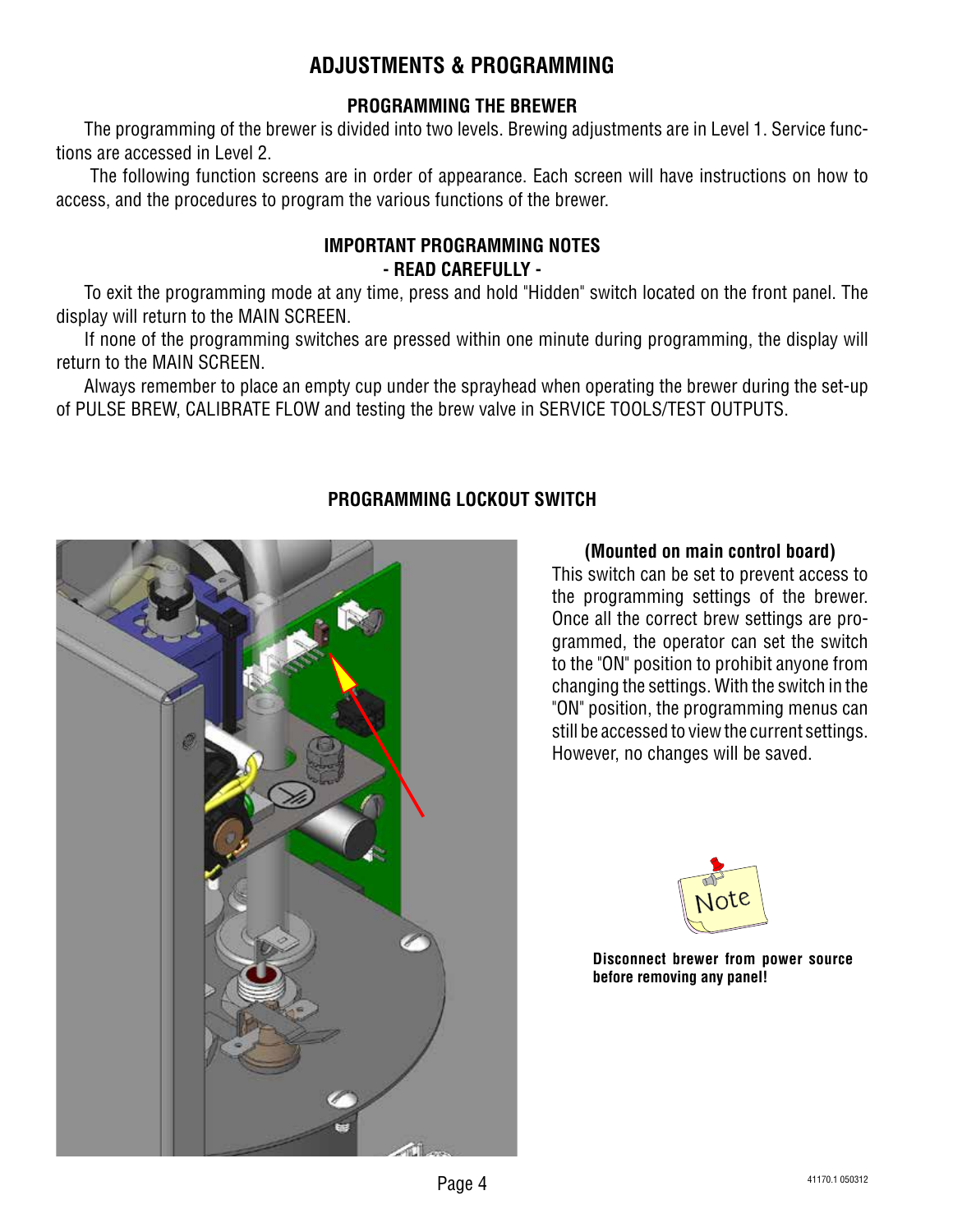

**BREW LOCKOUT:**



**NEXT**

Prevents brewing if the water temperature is less than the "SET READY" temperature. To access this function screen press and hold the hidden switch. Release when the display reads: "BREW LOCKOUT".

The YES or NO should be flashing. Select YES to prevent brewing if the water temperature is below the set READY temperature. Select NO to permit brewing at any water temperature.

When finished, press and release DONE. This will step to the next function screen. To return to the MAIN SCREEN at any time, press and hold the hidden switch.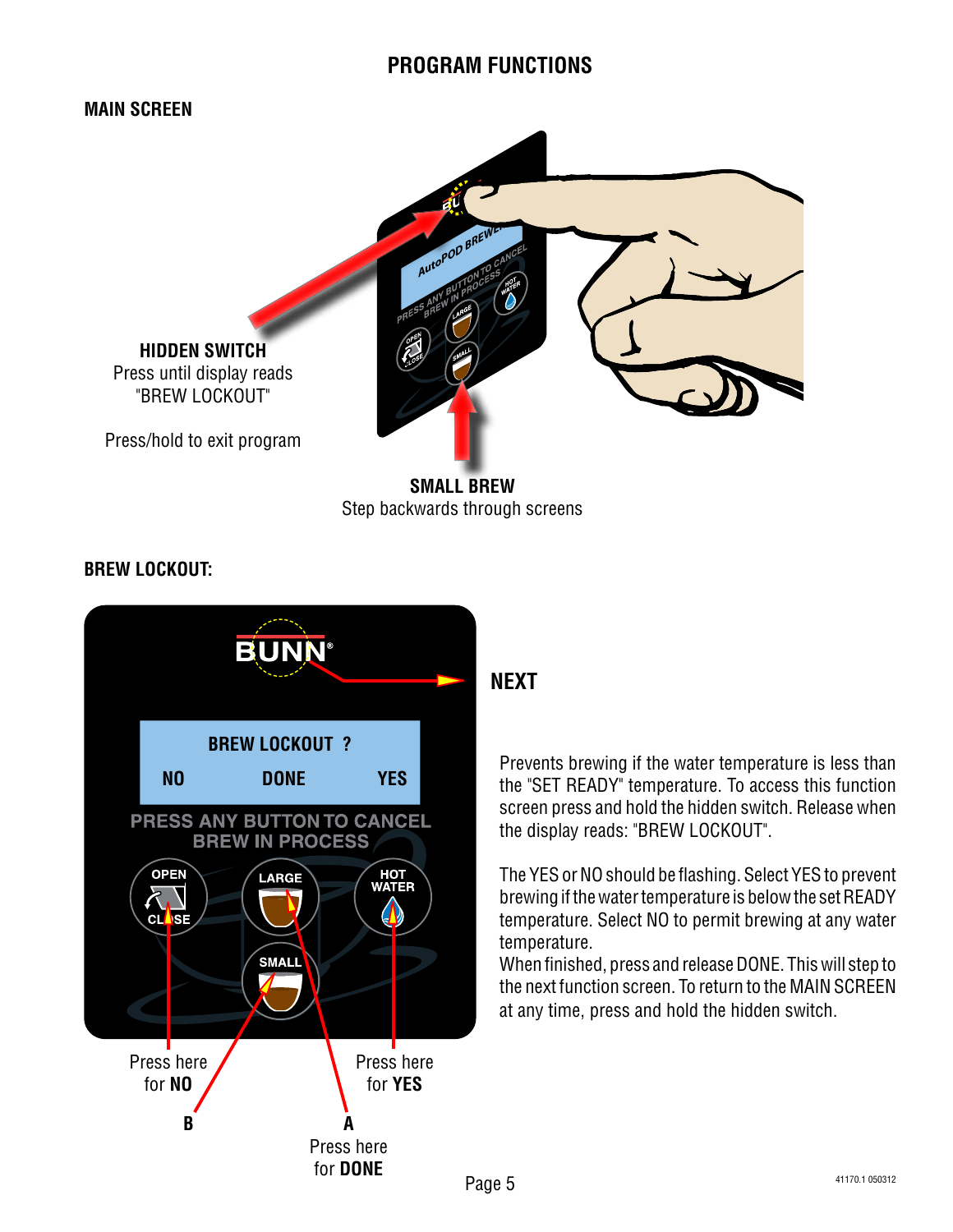| <b>BREW LOCKOUT?</b><br>N <sub>0</sub><br><b>DONE</b><br><b>YES</b>     | <b>BREW LOCKOUT (YES/NO)</b><br>Setting to "YES" only allows brewing at or above the "SET READY" temp screen.                                                                      |
|-------------------------------------------------------------------------|------------------------------------------------------------------------------------------------------------------------------------------------------------------------------------|
| <b>BREW OZ A: 8.0</b><br><b>DONE</b><br>$(\cdot)$<br>$(+)$              | <b>BREW OZ. (LARGE) (1-16)</b><br>Adjust brew volume for "LARGE" button.                                                                                                           |
| <b>BREW METER A: 2</b><br>÷,                                            | <b>BREW METER (LARGE) (1-5)</b><br>Simplified pulse brew adjustment. 1=Preinfusion. 2-5=pulse brew,<br>2 being the shortest pulse brew cycle, 5 the longest pulse brew cycle.      |
| <b>BREW OZ B: 6.0</b><br><b>DONE</b><br>$(\cdot)$<br>$(+)$              | <b>BREW OZ. (SMALL) (1-16)</b><br>Adjust brew volume for "SMALL" button.                                                                                                           |
| <b>BREW METER B: 1</b><br>W<br>٠                                        | <b>BREW METER (SMALL) (1-5)</b><br>Simplified pulse brew adjustment. 1=Preinfusion. 2-5=pulse brew,<br>2 being the shortest pulse brew cycle, 5 the longest pulse brew cycle.      |
| <b>ENTER SERVICE #</b><br>NO<br><b>DONE</b><br><b>YES</b>               | <b>ENTER SERVICE #</b><br>Program service phone number to be displayed anytime there is a fault message.                                                                           |
| <b>ENTER PASSWORD</b><br>0<br>0<br>$\boldsymbol{0}$                     | <b>ENTER PASSWORD</b><br>User must enter a 3 digit number to access remainder of adjustments. If no<br>number has been pre programmed (0 0 0), then access is allowed.             |
| <b>SET PASSWORD</b><br>$\mathbf{0}$<br>$\mathbf{0}$<br>$\boldsymbol{0}$ | <b>SET PASSWORD (001-999)</b><br>Program any three digit number as a password.<br><b>LEVEL 2</b>                                                                                   |
| <b>SET LANGUAGE?</b><br>N <sub>0</sub><br><b>YES</b>                    | <b>SET LANGUAGE</b><br>Choose between English or Spanish.                                                                                                                          |
| <b>UNITS</b><br><b>METRIC DONE ENG</b>                                  | <b>UNITS</b><br>Choose between English or metric.                                                                                                                                  |
| <b>SET TEMP:</b><br>$200^\circ$<br><b>DONE</b><br>$(+)$<br>$(\cdot)$    | <b>SET TEMP</b><br>Adjust tank temperature 185 to 205° F (85 to 96° C)                                                                                                             |
| $195^\circ$<br><b>SET READY:</b><br><b>DONE</b><br>$(\cdot)$<br>$(+)$   | <b>SET READY</b><br>Sets the minimum temperature allowable to start a brew cycle. Range: (2° to<br>$20^{\circ}$ F) or (2 $^{\circ}$ to 10 $^{\circ}$ C) below the set temperature. |
| <b>HOT H2O LOCKOUT ?</b><br>N <sub>0</sub><br><b>DONE</b><br><b>YES</b> | <b>HOT H2o LOCKOUT</b><br>Setting to "YES" will only allow dispensing of hot water at or above the "H2o<br>READY" temp screen.                                                     |

#### imum temperature allowable to start a brew cycle. Range: (2° to to  $10^{\circ}$  C) below the set temperature.

#### **CKOUT**

ES" will only allow dispensing of hot water at or above the "H2o p screen.

#### **CONTINUED**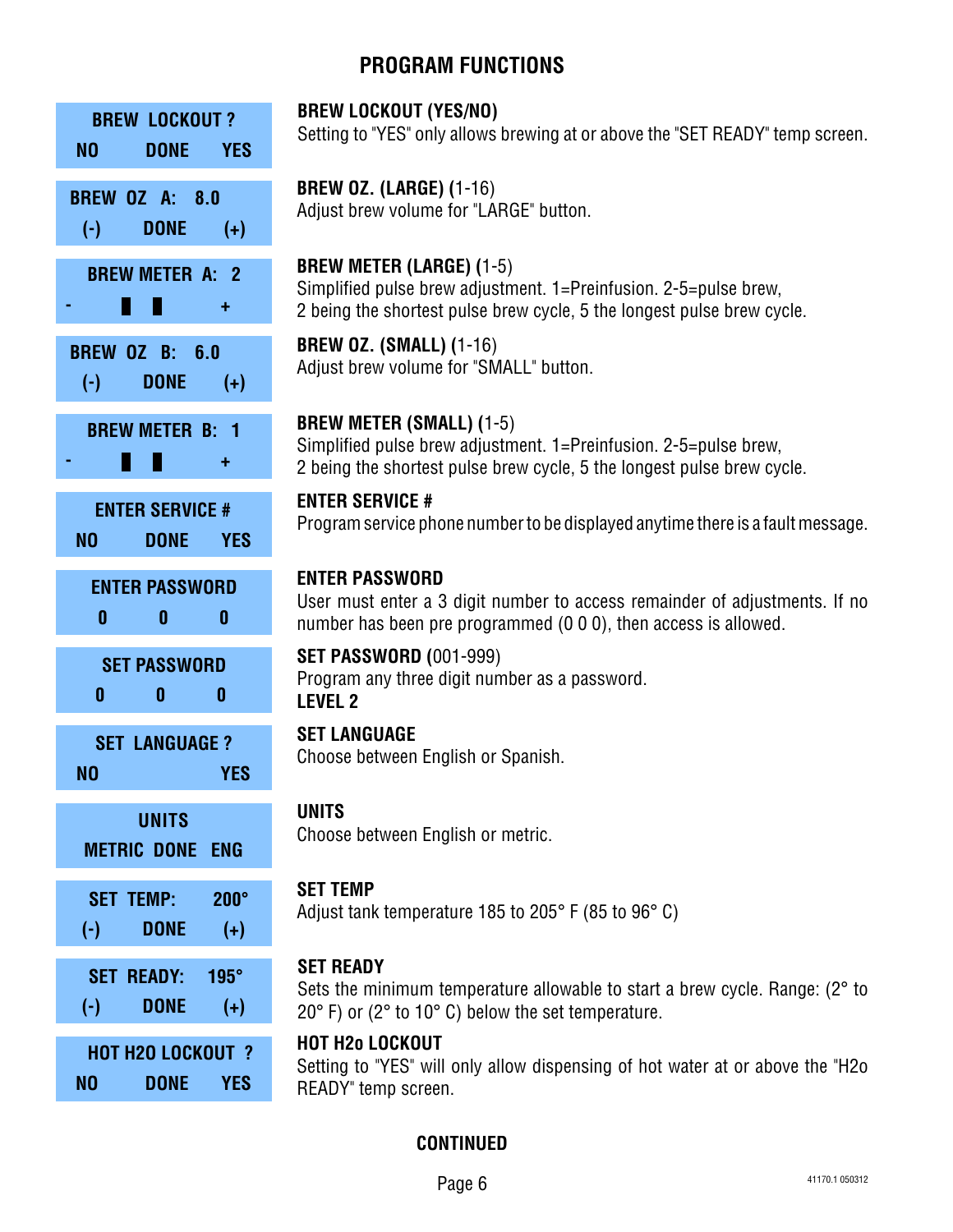

#### **HOT H2o READY**

Sets the minimum temperature allowable to start dispensing hot water.

#### **ENTER ASSET #**

This function allows the you to enter in an optional asset number. This can be useful for tracking the usage or service of an individual machine within a group.

**SET PULSE BREW (LARGE)** Individually adjust on/off times.

**AIR TIME (LARGE) (**1-25) Time the pod is purged at the end of each brew cycle.

**SET PULSE BREW (SMALL)** Individually adjust on/off times.

**AIR TIME (SMALL) (**1-25) Time the pod is purged at the end of each brew cycle. Can be disabled if brewer

is set up to dispose pods under counter.

**BREWS TO EMPTY (**OFF/15-25) Set number of used pods in bin to turn on "EMPTY BIN" message.

#### **ENABLE ENERGY SAVER**

Choose to have the tank heaters turn off, or reduce the tank temp to (140° F) or (60° C) once the "SET IDLE TIME" has expired. .5-50.0 hrs.

#### **BREW COUNTS**

Retains the total number of brew cycles completed. There is one reset-able counter, and one life counter that is not reset-able.

#### **CALIBRATE FLOW**

Measure and enter the actual flow rate coming out of the sprayhead.

Number of pulses per ounce calculated during flow calibration. **FLOW COUNTS** / 10 oz<br>**FOR REFERENCE ONLY. DO NOT MANUALLY ADJUST!**<br>(-) 640 (+)

> You can set this to "DOUBLE" if you experience certain types of pods that do not reliably eject on single.

**BREWS ON THIS SEAL** Use this counter to check/reset the seal replacement message.

**CONTINUED**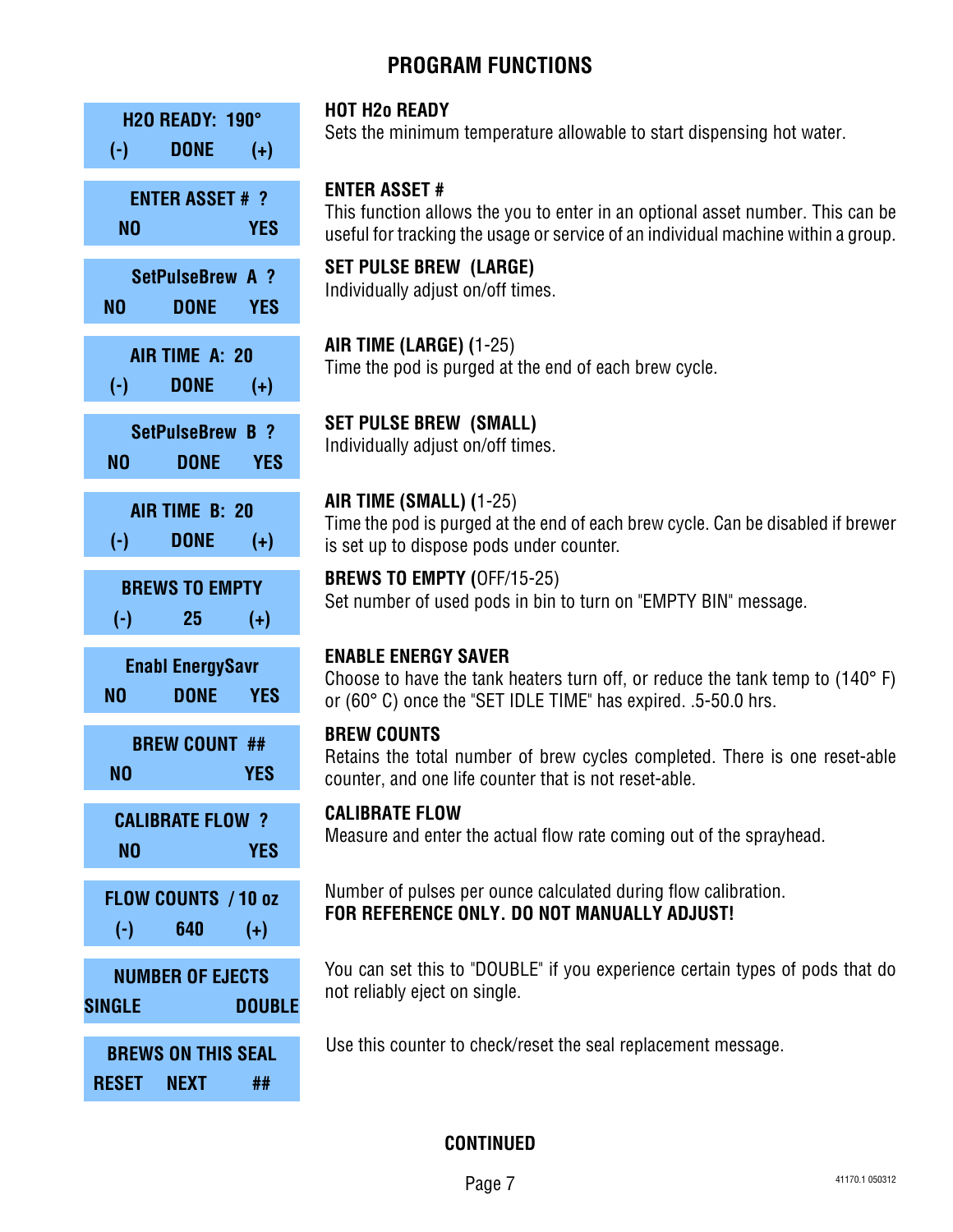

**SERVICE TOOLS** allows testing of load components and switches. **It should only be used by trained technicians.**

**TEST OUTPUTS** allows testing of load components by manually turning them ON/OFF. **---PLACE A 10 OUNCE CUP UNDER DISPENSE AREA--- WARNING: HOT WATER WILL DISPENSE DURING SOME TEST MODES!**

**INDEX MOTOR** DUMP runs the pod holder back to the pod ejection position. LOAD moves it out to the door open position. "B  $\Box$ " indicates the assembly is in home postion.

**WATER INLET** Activates the water inlet valve for the brew tank, and flow meter count. **WaterInIet #**

**AIR PUMP** ALTER **AIR PUMP**<br>Activates the air pump motor for the brew tank.

**VENT VALVE** Activates the vent solenoid for the hot water tank. **VENT VALVE**

**HOT WATER AIR PUMP** Activates the air pump motor for the hot water tank. **HotWaterAir PUMP**

**WATER PUMP** Activates the water pump motor. **WATER PUMP**

**TANK HEATER RELAY** Activates the relay on the main control board for the tank heater. **TANK HEATER RELAY**

> **TANK HEATER RELAY** Activates the triac on the main control board for the tank heater.

**TEST SWITCHES** ? **TEST SWITCHES** allows testing of the membrane switches.

**Press the hidden program switch** to go back to previous screen. Pressing any **FIGURAM SWITCH** FIGSS WE MUUGH PLUGIAM SWILL TO GO BACK TO PIGNOUS SCIGGIT. PRESSITE TO OTHER MILL OF THE SWITCH

**CONTINUED**